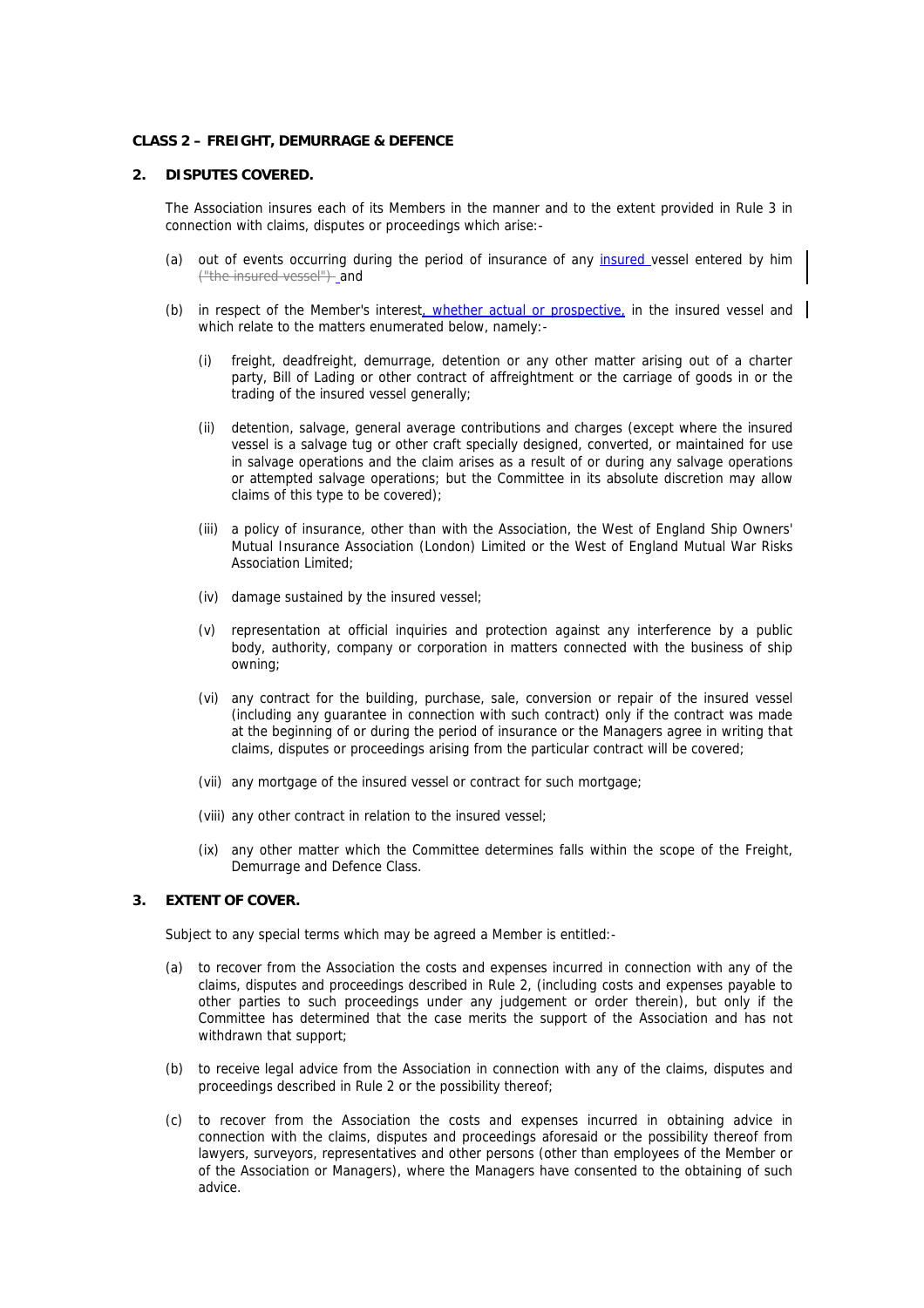PROVIDED THAT :-

No costs or expenses shall be recoverable from the Association unless:-

- a) they have been incurred with the prior consent in writing of the Managers; or
- b) they have been incurred by the Association on behalf of the Member in accordance with Rule 9 (Employment of Lawyers and others); or
- c) the Committee shall determine that they were reasonably incurred and ought in all the circumstances to be borne by the Association, and
- d) they are not excluded by any proviso, warranty, condition, exemption, limitation, deductible or other term contained in these Rules or in the terms of entry, and
- e) they were incurred by the Member in the capacity in which the Member has entered the insured vessel in the Association.

## **There shall be no recovery from the Association in excess of US\$5 million in the aggregate in respect of any case as defined in Rule 55.**

## **23. ELIGIBILITY FOR INSURANCE OR REINSURANCE.**

(1) The Managers on behalf of the Association may enter into a contract of insurance in respect of any vessel with any of the following persons: the registered owner, owners in partnership, owners holding separate shares in severalty, part owner, mortgagee, trustee, charterer, operator, manager or builder of that vessel, any other person interested in or in possession of the vessel, or any other person who in the opinion of the Managers should be regarded and treated as any of the persons above mentioned.

For the purposes of this paragraph, a vessel shall include an unidentified vessel which the person entering into a contract of insurance with the Association has agreed to employ or operate under a charter or similar contract, provided that such vessel shall be entered as a named vessel as soon as it is identified.

- (2) Subject to the Constitution and save insofar as expressly prohibited by these Rules, the Managers may enter into contracts of reinsurance on behalf of the Association whereby the Association agrees to reinsure the risks arising in connection with any one or more vessels insured by another Association or insurer or else agrees to reinsure the whole or any part or proportion of the insurance business of any other Association or insurer. The consideration payable to the Association and the terms and conditions on which the reinsurance is accepted by the Association shall be such as are agreed between the Managers and such other Association or insurer. Save where otherwise agreed in writing the other Association or insurer shall be in every respect subject to and bound by the provisions of these Rules, and his contract with the Association shall for all purposes take effect as though he were the owner of any vessel or vessels in connection with which the relevant risks may arise and had as owner entered the vessel or vessels in the Association for insurance.
- (3) The Association or the Managers on its behalf may effect the reinsurance or ceding of any risks insured by the Association (including any risk which may fall on the Association by reason of a reinsurance agreement referred to in paragraph (2) of this Rule) with such reinsurers and on such terms as the Managers shall consider appropriate.
- (4) Subject to the Constitution and save insofar as expressly prohibited by these Rules the Committee may agree to enter into arrangements on behalf of the Members of this Class of the Association whereby the Members of this Class of the Association agree to indemnify by way of reinsurance or otherwise any other one or more of the other Classes of the Association in respect of all or any part of the risks insured by such Class on such terms as the Committee shall determine.